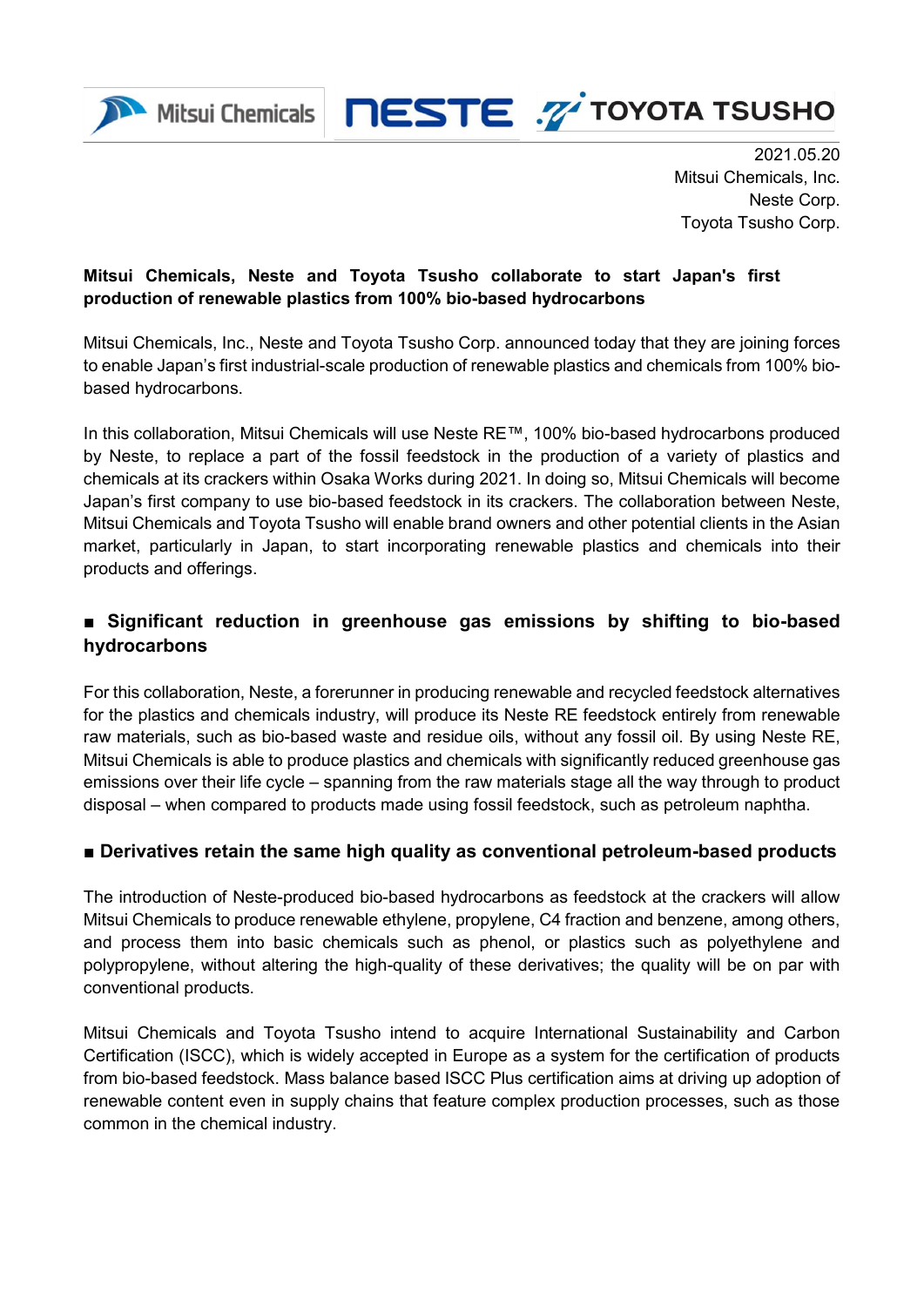"Aiming to reach carbon neutrality by 2050, Mitsui Chemicals is looking to help bring about a circular economy by pursuing the two pillars of recycling and the use of bio-based alternatives for its chemical and plastic products," said HIRAHARA Akio, Managing Executive Officer for Corporate Sustainability at Mitsui Chemicals. "Switching fossil feedstock to bio-based feedstock helps combat global warming, and it is regarded as an important strategic focus in the push for reaching carbon neutrality by 2050. With this in mind, Mitsui Chemicals will not only go about developing materials from high-quality biobased feedstock and processes but also work with stakeholders toward getting biomass widely used in society."

"Bringing sustainable plastics and chemicals to the market can only be successful if all value chain parties closely collaborate. We are therefore very excited about our partnership with Mitsui Chemicals and Toyota Tsusho, two industry leaders with whom we will start Japan's first ever production of high-quality, high-performance plastics, from 100% bio-based Neste RE. Through this collaboration, we can considerably reduce emissions related to the use of fossil feedstocks, and help Japan to reach its national climate and polymers-related biocontent targets, fully in line with Neste's purpose and drive towards a circular bioeconomy," says Mercedes Alonso, Executive Vice President, Renewable Polymers and Chemicals at Neste.

"We are so excited that our decade-long experience brings our plastics market one of the best circular economy solutions from upstream to downstream," says Kazuyuki Urata, COO for Chemicals & Electronics Division of Toyota Tsusho. "This project is very much aligned to support progress in the material sustainability issues identified for our company."

###

Further information:

Mitsui Chemicals media contacts Corporate Communications Division tel. +81-3-6253-2100 / [Inquiry.Mail@mitsuichemicals.com](mailto:Inquiry.Mail@mitsuichemicals.com)

Neste Please contact Neste's media service, tel. +358 50 458 5076 / [media@neste.com](mailto:media@neste.com) (weekdays from 8:30 a.m. to 4:00 p.m. EET).

Toyota Tsusho media contacts Media Relations Group Corporate Communications Department tel. +81-3-4306-8200 / ttc\_mr@pp.toyota-tsusho.com

### **About Mitsui Chemicals (Tokyo: 4183, ISIN: JP3888300005)**

Mitsui Chemicals' roots can be traced back to 1912 when it began producing raw material for chemical fertilizers from coal gas byproducts, the first company in Japan to do so. This undertaking significantly contributed to increasing agricultural productivity, a major social issue at the time. Later, the company evolved its technology from coal chemicals to gas chemicals, and in 1958 it built Japan's first